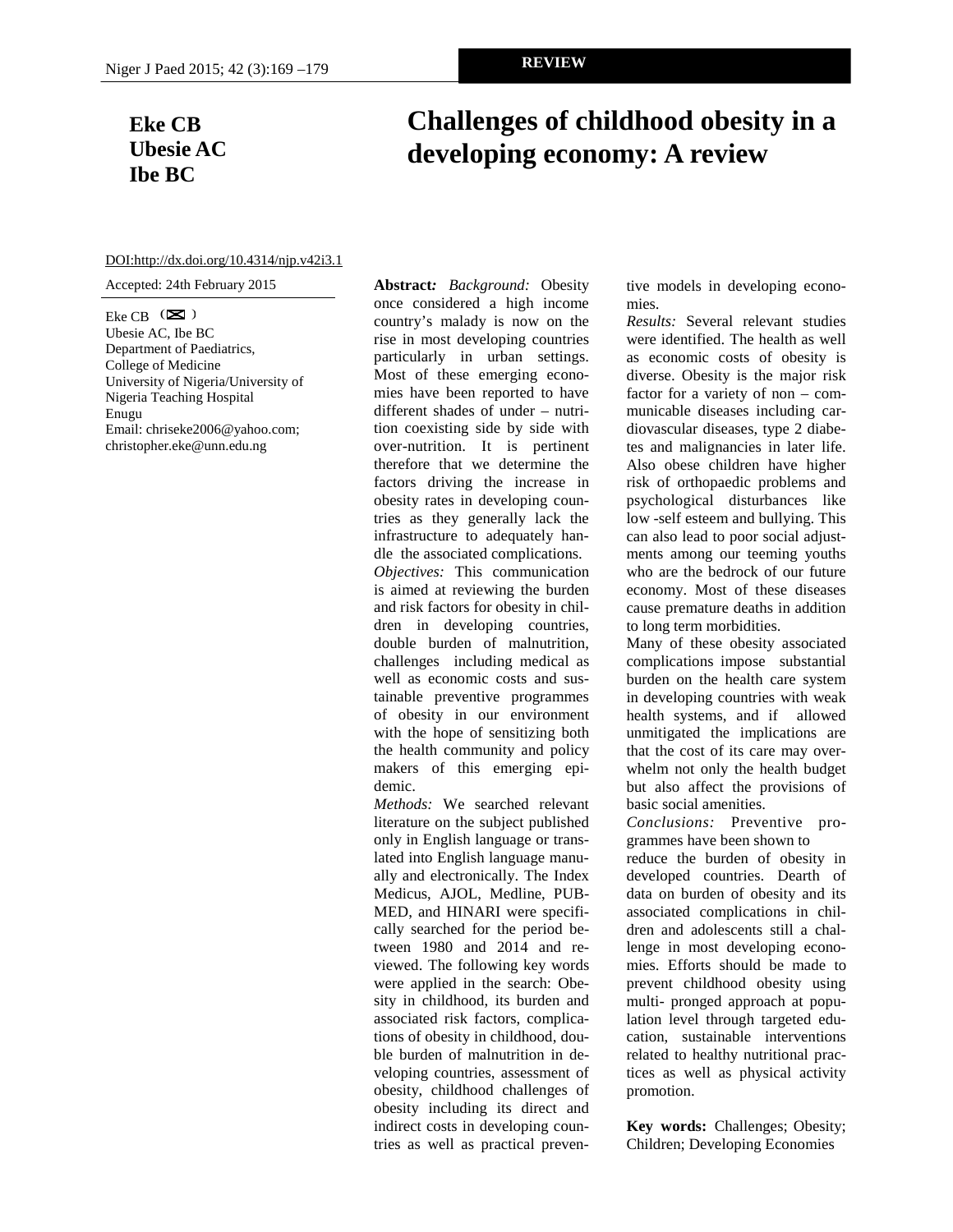#### **Introduction**

The World Health Organization (WHO) defined obesity as a condition of abnormal or excessive fat accumulation in adipose tissue resulting in impairment of health $^1$ .

Obesity has been known to man since the middle ages; during the Renaissance of Europe and the Ancient East Asian Civilization when it was regarded as a mark of affluence and wealth and was relatively common among the elites<sup>2</sup>. However the famous Hippocrates of  $\cos$  P noted the danger that it portended and wrote that "corpulence is not only a disease in itself but the harbinger of others"<sup>3</sup>.

## *Burden*

Obesity earlier considered a problem of high income countries is now on the rise in most low and middle income countries particularly in urban settings<sup>4</sup>. The world Afri including developing countries is facing a global epidemic of not only childhood but adulthood obesity<sup>5</sup>. Overall more than 10% of the world's population is  $\text{obese}^1$ .

The World Health Organization (WHO) is alarmed and has warned that childhood obesity is one of the most serious global public health challenges of the  $21<sup>st</sup>$ 

century. Generally, obese children and adolescents are at increased risk of developing various health problems mainly non- communicable diseases like type 2 diabetes, cardiovascular diseases in addition to psychological disturbances<sup>6</sup>. .

In 2012, more than 40 million children under the age of five were reported to be overweight/obese globally. Of these more than 30 million  $(>75%)$  live in developing countries and 10 million in developed countries<sup>1</sup>.

The rate of overweight and obesity among preschool African children has doubled over the past two decades, from 4 to 8.5% between1990 to 2010 and is expected to hit 12.7% by the year  $2020^7$ . Asia, excluding Japan has ur also reported a dramatic increase in the rate of obesity over the same period as in sub – Saharan Africa. Though most countries are still combating poverty and hunger, globalization has made societies wealthier, and wealth and weight are linearly related. Similar increase in prevalence has been observed in the Latin America and the Caribbean<sup>8</sup>. In the United States, over the last 3 with decades childhood obesity has tripled and by 2008 nearly 7% of children were obese<sup>8</sup>.

In Nigeria there are limited data on prevalence of overweight and obesity because of lack of representative data from composite geopolitical regions. So far the available studies on overweight and obesity in Nigerian children have used different diagnostic criteria but highlighted the high prevalence of body weight disorders. Opara and colleagues  $(2010)^9$  reported an obesity prevalence of 11.3% among primary school children in Uyo, South South Nigeria while Yusuf and  $\cos$  - workers<sup>10</sup> found obesity and overweight prevalence of 0.84% and 1.98% respectively among adolescents in Kano metropolis, North West, Nigeria. In a more representative study in Benue State, North Central Nigeria, Denladi

Musa et al<sup>11</sup> studied 3240 children aged 9-16 years and reported obesity prevalence of 1.8% and overweight 9.7% respectively. The obesity pandemic has spared no age groups even among children with haemoglobinopathy previously thought to be underweight due to their chronic anaeamic state, obesity rate of 2.5% among children aged 2-15 years has been reported in Lagos, South- South Nigeria<sup>12</sup>.

## *Predisposing Factors*

Obesity reflects a complex condition which is influenced by a wide range of genetic, metabolic, cultural, environmental, socioeconomic, and behavioral factors. It is the convergence of these forces, biological and technological that has produced the current obesity epidemic<sup>13</sup>, we see today. Scott and colleagues<sup>14</sup> designed a causality continuum model for obesity in sub -Saharan Africa – the theoretical framework reviewed incorporates distal, intermediate and distal forces as pivotal to the increase in overweight and obesity rates in sub- Sahara Africa. These forces, while presented singly, interact in several ways, with distal forces such as globalization directly impacting on forces at other levels such as occupation and diet. The distal forces incorporated include globalization and urbanization, with reduced physical activity, cultural perceptions of weight, built environment and socioeconomic class at the intermediate  $levels^{14}$ .

Caloric intake, physical inactivity and genetics lie at the distant level and reflect the health behaviors most directly related to overweight and obesity while the environment modifies how the genes are expressed, placing genetics inside the causality continuum that produces overweight and obesity in humans $^{14}$ .

## *Genetic Linkage*

Genes have been known to influence an uncontrollable urge to eat; with likelihood of physical inactivity; an increased capacity to store fat; and a minimal ability to expend dietaryfat<sup>15,16</sup>. Following epidemiological surveys childhood obesity has been shown to be genetically linked to metabolic syndrome<sup>16</sup>. Over the last decade large scale genome-wide association studies (GWAI) have identified some of the genetic variants associated with obesity in children of European and Hispanic ancestry respectively.<sup>16</sup>

In general, genes interact with environmental factors to produce overweight and obesity in at risk individuals. This relates to the fact that exposure to under nutrition in early life, or in utero, may increase the risk of obesity development in later life owing to epigenetic changes in metabolic function.<sup>17</sup>

This "thrifty gene" hypothesis or fetal programming postulates that due to dietary scarcity during human evolution people are prone to survive during such periods and when such individuals find themselves in environment with abundance of foods they will subsequently acquire excess fats with the tendency to become obese with its attendant complications.<sup>17</sup>Hence, many parts of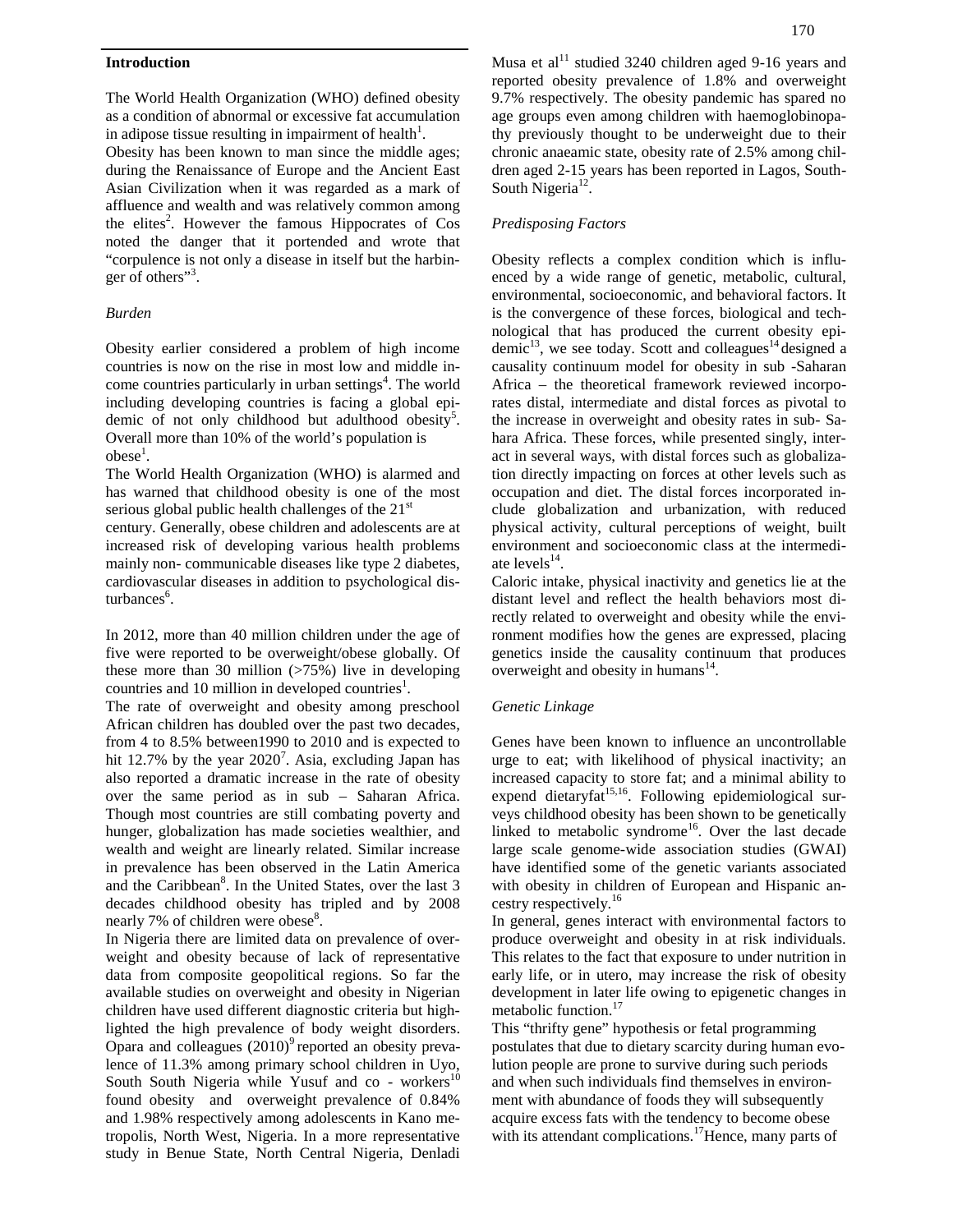the developing world may be vulnerable to increases in obesity, given the high prevalence of under nutrition among the poor, coupled with the rapid introduction of caloric-dense, more affordable "westernized" diets and living in a mechanized world with little or no physical activity $17,18$ . .

## *Early Life Risk Factors*

**a. Maternal obesity:** The peri- conception period is a critical period of opportunity when exposure of the fetus could predict risk of obesity in later life for the offspring<sup>19</sup>. Maternal obesity is one of the strongest and most reliable predictors of obesity of children in later life.

Infants born to overweight mothers are more likely to be born large for gestational age and are at increased chances for the development of obesity and its related complications including type 2 diabetes mellitus in later life. Babies born to mothers with impaired glucose tolerance during pregnancy are more likely to be macrocosmic and have higher body fat at birth and subsequently be at increased risk for becoming overweight with its attendant health consequences.

Hence there is need for optimal maternal nutrition before conception and application of adequate weight loss interventions in overweight and obese women during the periconceptional period in order to obtain favourable  $outcomes$ <sup> $15,20$ </sup>. The application of dietary restrictions in obese mothers during the peri-conceptional period may suppress the programming of obesity.

**b. Maternal Smoking:** It is known that maternal smoking during pregnancy results in low birth weight babies. However for reasons that are not clearly understood off springs of women who smoke may be more predisposed to be obese in later life compared to their counterparts who their mothers did not smoke and this appears to be  $dose - dependent.<sup>21</sup>$ 

#### *Infancy Risk Factors*

In the first year of life the primary determinants of obesity in later life include rapid weight gain and the type and duration of infant feeding.

**a. Breastfeeding:** Recentmeta-analyses showed that babies who are breast fed are associated with a 13 -22% reduced odds for overweight or obesity in childhood and in later life and there is an associated dose dependent response effect based on the duration of the breastfeeding in the infant<sup>22, 23, 24</sup>. .

**b. Early Introduction of Solids:** Studies have shown that introduction of solids too early may predispose a child to chronic diseases such as islet cell auto immunity (the preclinical condition that causes type 1 diabetes) and obesity $25,26$ .

Recent studies show that among infants that were not breastfed the introduction of solid foods before age 4months results in increased obesity by age 3 years (by up to 6folds) while in formula –fed infants evidence of obesity was observed as a 0.4 unit increase in body mass index (BMI) z- score at age 3 years. In contrast, infants that were breastfed up to 4 months the timing for the introduction of the solid food was not associated with evidence of obesity $27,28$ .

**c. Sleep duration:** The well known association between growth hormone and sleep led to the hypothesis that sleep patterns may be associated with the saltatory growth spurts<sup>29</sup>. In children it has been shown that an inverse association occurs between sleep duration and obesity. The longer the sleep duration in hours particularly nocturnal sleep the higher the risk of obesity. $30$ 

**d. Early child care (Day care) attendance:** The growing use of early child substitute care especially pre nursery/nursery schools has raised awareness among health officials of the special role that child care settings play in determining children's eating and activity behaviour<sup>31</sup>. Most of the privately owned schools approved by government agencies do not have facilities including play grounds for variety of physical activities for the children.

#### *Risk factors in early childhood through pre-school*

Beyond the first year of life, a couple of risk factors have been observed to be linked with obesity in later life including:

**a. Television Viewing:** Among the school – aged children, observational and experimental research have shown that television viewing is positively associated with risk of overweight. Among preschool aged children, Denninson et al<sup>32</sup> found that the number of hours a child spends watching television (TV) is associated with increased risk of obesity. During periods of commercial TV viewing children are exposed to a lot of stations showing cartoons with commercial advertisements on variety of branded high calorie, nutrient –poor foods and drinks as well as fast food restaurants. Children who watched cartoonswith commercials are more likely to prefer the products advertised than children who watched the same cartoon but were not exposed to commercials $33$ . These findings suggest that food advertisement can affect children's food preferences and could contribute to greater intake of high calorie dense, nutrient poor foods thus fueling the obesity pandemic.

**b. Sleep:** Short sleep duration persists as a potential risk factor for obesity in children. However the actual mechanism is uncertain. In order for short sleep duration to produce weight gain, short sleep duration could either increase energy intake and/or reduce energy expenditure. Reduced sleep has been shown to decrease plasma leptin levels, increase plasma ghrelin and cortisol levels, alter glucose homeostasis, and activate the orexin system, all of which impact the regulation of appetite<sup>34</sup>. Lack of sleep may result in weight gain and obesity by increasing the time available for eating and by making the maintenance of a healthy lifestyle more difficult<sup>35</sup>.

**c. High Consumption of Sugar Sweetened Beverages:**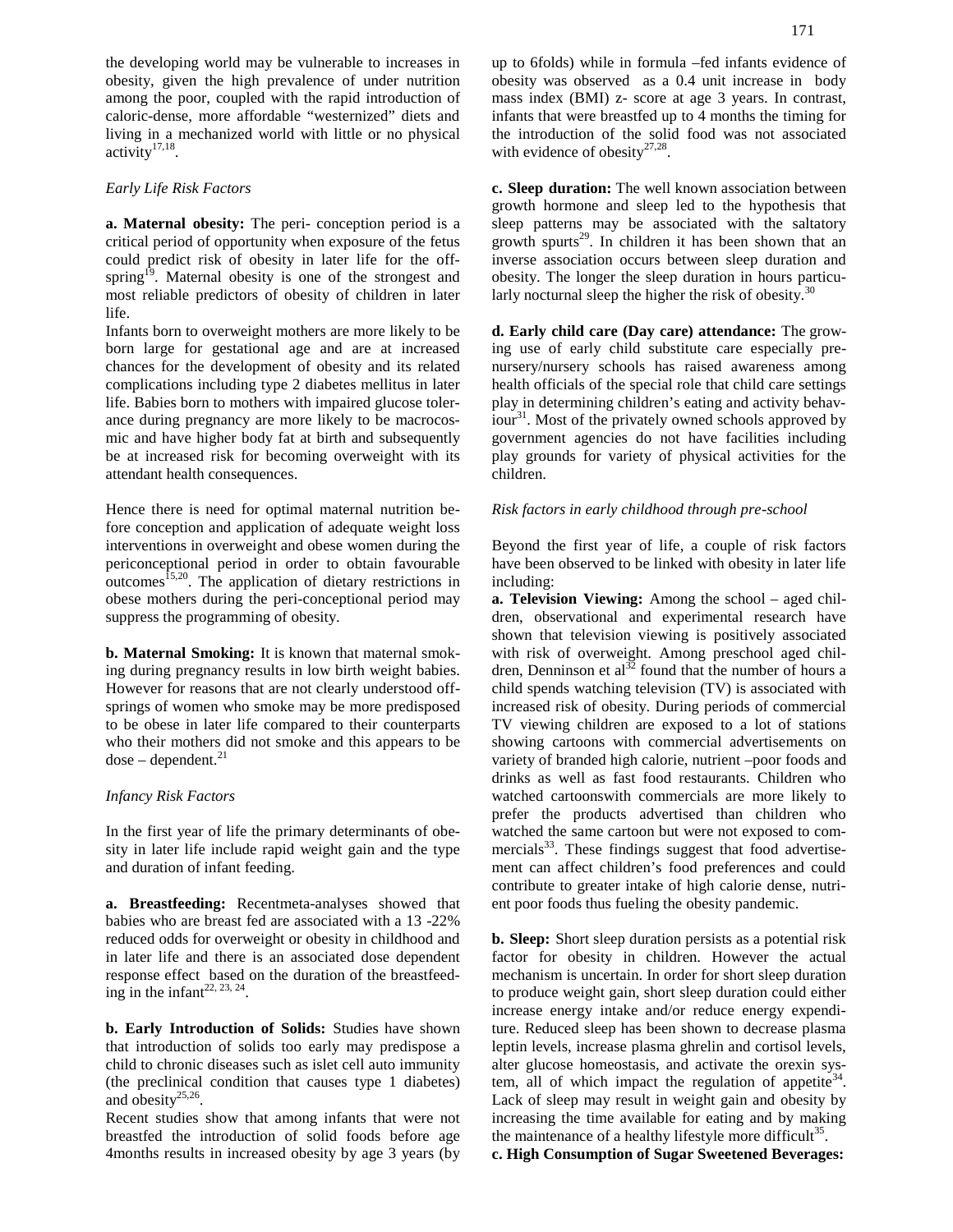The consumption of sugar sweetened beverages particularly carbonated soft drinks (which contain simple sugars either as sucrose or high fructose corn syrup as source of fructose) has been linked with the epidemic of overweight and obesity<sup>36, 37</sup>. Children start drinking sugar-sweetened beverages at a remarkably young age and such consumption increases even to young adulthood. High fructose corn syrup (HFCS) is found in all foods containing caloric sweeteners including majority of the soft drinks, fruit drinks, canned fruits, dairy desserts and flavored yogurts, most baked goods, many cereals, and jellies $36$ .

The consumption of fructose -sweetened beverages increases adiposity more than the consumption of either sucrose or other artificially sweetened beverages $38$ . This is partly due to a shift of substrate use to lipogenesis. Both sugars i.e. HFCS and sucrose are not interchangeable. But it is important to note that HFCS also contains glucose. Fructose, may lead to greater weight gain and insulin resistance by elevating plasma triacylglycerols and subsequently decreasing the production of insulin and leptin in peripheral tissues – not suppressing ghrelin thereby decreasing signaling to the central nervous system from insulin and leptin – and possibly ghrelin. However the glucose (sugar) composition of fructose is similar to that of sucrose. Whether HFCS is more detrimental to weight gain than other types of sugars is not fully elucidated and may require further studies<sup>39,40</sup>.

## *General Risk Factors*

**a. Culture:** Several reasons have been proposed for the differences in the burden of obesity among groups including genetics, physiology, culture, socioeconomic status, environment and interactions among these variables<sup>41</sup>. Obesity however is viewed differently across cultures, and perceiving it as a disease is more of a 'Western' phenomenon.

In most cultures obesity has been historically been associated with wealth, health and happiness. $42$ The cultural norms may serve to catalyze the increases in overweight and obesity and act as a significant barrier to success of any intervention program. Culture may play a role in shaping parental perception of their children's health status e.g. In some cultures like the Hispanics in South America, Igbo ethnic nationality in Nigeria mothers may view thinness as a reflection of poor health and undernutrition. Thus, they may encourage their children to eat more and accumulate more fat.

**b. Socioeconomic status (SES):** There is a positive relationship between SES and obesity in developing countries as obesity is more of the problem of the wealthy in such environments. In addition a positive association between higher SES and obesity appears to be an inverse relationship as one moved from countries with lower human development index (HDI) to countries of higher  $HDI^{43}$ . .

Wang et  $al<sup>44</sup>$  reported that there may be a bidirectional causal link between SES and obesity, because obesity may adversely affect one's opportunity for education, occupation, and marriage.

In many sub – Saharan African settings obesity is a

disease of the elite class with better income and educational attainment. Similar experience has been reported in other emerging economies like Nigeria<sup>45</sup> and Bangladesh<sup>46</sup> while a study in Brazil did not report any association between obesity and  $SES<sup>47</sup>$ .

**c. Urbanization:** Currently rural - urban migration could be due to a complex of "push" factors including industrialization, insecurity about food security in rural areas, search for refuge/safe haven from conflicts including insurgency as in many countries in Sub- Sahara Africa like Nigeria, Somalia, Kenya to mention among others and environmental degradation, in addition to pursuit for 'better –life' like opportunities for employment, social amenities and better quality of life.<sup>14,48</sup>

In addition several "push" factors operating in many rural settings, as changes in trade and food production due to globalization and the desire to leave subsistence farming, make rural life less desirable.<sup>48</sup>Urbanization could offer economic and social advantages to some but many migrants languish in urban centres, resulting in rising income in- equalities in some sub- Sahara African settings. In the centre of all these are our children who are either moving with their parents/caregivers or are born in the course.

Urban relocation by rural dwellers could predispose them to abrupt changes in diet and physical activity levels for reasons related partly to globalization. While in rural areas, many people grow and consume traditional staple foods that are low in fat and calories but high in fibres and carbohydrates and micronutrients those living in urban areas can afford and buy variety of high energy dense drinks and "junk" foods with the likelihood of being obesogenic in nature.

**d. Globalization:** This is a process characterized by the growing inter-dependence of all particularly in the areas of the integration of economies, culture, technology and governance.

Several emerging/developing countries have benefitted tremendously from richer economies particularly in the area of food security and nutrition via increased employment opportunities, productivity and better quality of  $life^{14}$ .

Free trade and commerce have led several countries in developing countries to the current nutrition transition where they shift away from their usual traditional production and consumption of local staple foods rich in whole grain, fruits and vegetables to importation of processed obesogenic western staples that are 'nutrient poor' energy dense, high fat, and above all low cost par $t$ icularly among those resident in urban areas $49$ .

## **e. Sedentary lifestyles/Reduced Physical activity:**

Levels of physical inactivity are rising globally with its implications for the prevention of non –communicable diseases including obesity and its related metabolic syndrome in later life<sup>50</sup>. This is primarily due to increasing use of mechanization $14$ . Among children there appears to be general decline in physical activity owing to less trekking and down-playing of physical education in our educational systems. Many private schools are being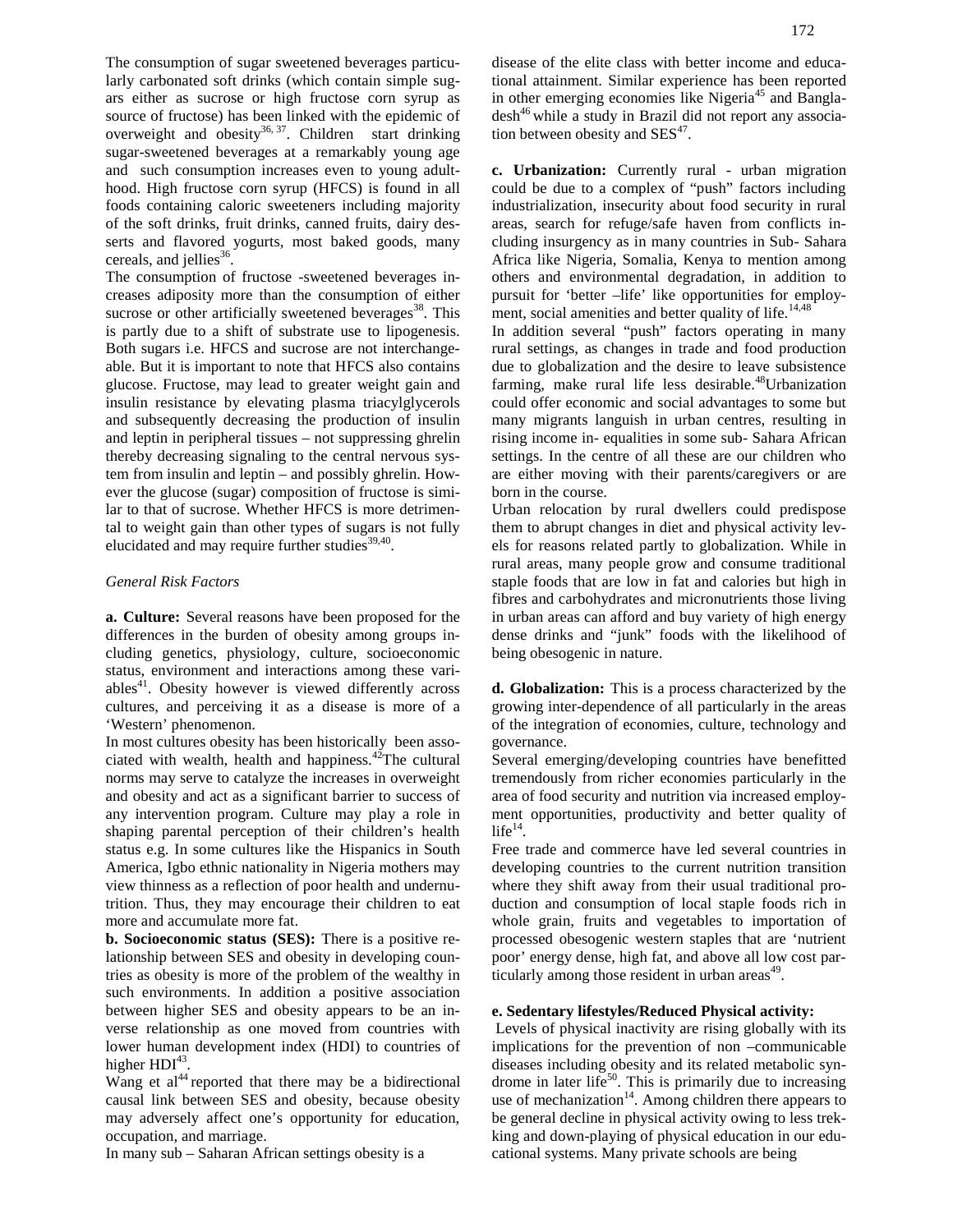licensed without playgrounds. In some cities notable recreational/amusement parks are now been given-up for 'exotic' housing estates and shopping malls for the rich. Also insecurity particularly in urban settings in the guise of kidnappings, armed robbery, rape and the big one – insurgency/sectarianism have all made the teeming population of our children to be locked indoors after school hours by apprehensive parents who are afraid of the unknown. Thus limiting the time and liberty they have for adequate and variable physical exercise needed to burn off some stored energy. The resultant effect is that urban children will be confined to their homes and given the opportunities to get glued to screens in the form of television, computer games and consumption of energy dense foods/drinks making the vicious cycle of obesity to continue

The World Health Assembly in 2004 recommended that each member state should develop national physical activity plans and policies to increase physical activity levels in their population<sup>51</sup>.

**f. Drug use:** Several herbal medications have been reported to be in use in some settings in Africa like in Western Sahara (also known as Sahrawi) where they practice traditional fattening involving periods of ritual overfeeding and use of appetite enhancers and traditional medication (suppositories composed of a mix of dates, seeds, and medicinal plants that are believed to increase peripheral fat accumulation),<sup>52</sup> in addition to prolonged use of some certain orthodox medications including insulin, antipsychotics, selective serotonin reuptake inhibitors, tricyclic antidepressants, anticonvulsants/mood stabilizers and prednisone that that have been implicated in weight gain/change in body composition.

## *The Double Burden of Malnutrition in Developing Economies*

The obesity epidemic is particularly disturbing in developing countries where nutrition transition in addition to continuing infectious diseases, poverty and ignorance propel the dual burden of under-nutrition and obesity within the same households. The synergetic links among infectious diseases, under-nutrition and overweight/ obesity are manifest across the lifespan.

Double burden malnutrition exists in developing countries with varying degrees of public health importance owing to the uneven socio – economic development within the segments of the society. Middle and low income countries continue to face the challenges of infectious diseases and under- nutrition in the face of a rapid rise in non- communicable diseases including obesity and overweight. Obesity co-existing with varying degrees of under nutrition has been reported even in the fast emerging nations like India<sup>53</sup>

In Nigeria, under-nutrition accounts for >50% of under five mortality rate (142 per 1000 live births) directly or in-directly  $(2<sup>nd</sup>$  largest world contributor). At the same time there is rising rates of overweight/obesity within the same communities with different shades of under – nutrition in Nigeria. $9,11$ 

The challenge for developing economies is how best to confront the 'double burden' of malnutrition: under nutrition; and overweight and obesity, and how to ensure optimal childhood nutrition in a fast changing society. No action will lead to escalation with the short and long term health consequences.

## *Secondary Causes of Obesity*

Some of the following have also been implicated in childhood obesity in both developed and developing countries. They include:

**1. Endocrinopathies:** Cushing syndrome, hyperinsulinism, hypothyrodism, growth hormone deficiency. **2. Rare Genetic syndromes (Syndromic Obesity):** Prader Willi Syndrome, Turner Syndrome, Beckwith Wiedmann, Lawrence – Moon Biedl, Melano cortin – 4 receptor gene mutation . Leptin or Leptin Receptor gene mutation., Alstrom syndrome ,Carpenter syndrome etc. **3. Psychological disorders:** Binge eating disorder and night eating disorder. 54, 55,56

#### *Possible Pathophysiologic Mechanisms*

Further to the previously listed causes of obesity several hormones, genetics, neurotransmitters and receptors in the hypothalamus and its adjourning structures have been shown to contribute in the regulation of appetite as well as body weight. $57$  Some of agents have effect on long-term control of energy intake (e.g. leptin, neuropeptide) while others have a short-term impact on energy intake (e.g. Ghrelin, insulin, and cholecystokinin).<sup>58</sup>

#### *Assessment of Obesity in Children*

Accurate assessment of obesity in children is a critical as well as challenging aspect of present day paediatric practice globally. The measurement of body composition provides more detailed information about nutritional status than the measurement of stature and weight alone. Recent technological development has led to the availability of several instruments for assessing body composition including densitometry, dual energy absorptiometry (DEXA), tracer dilution techniques neutron activation, ultrasound, magnetic resonance imaging, computerized tomography scan and bio- electric impedance analysis. Most of these techniques are complex, expensive and not practicable for routine clinical use and hence are restricted mainly to research.

Anthropometric measurements are most commonly used in clinical settings and epidemiological studies as indirect methods of estimating fat mass. Weight and BMI are generally applied. The BMI is standard and reliable indicator of overweight and obesity. It is also the preferred measure for evaluating obesity among children and adolescents  $2 - 19$  years of age. It expresses the weight for height relationship as a ratio i.e. weight (in kilograms)/height in meters<sup>59</sup>.

Its strengths include the following: It is easily obtained, correlates strongly and weakly with body fat and height respectively.<sup>60</sup> Above all the BMI correctly identifies the fattest individuals with acceptable accuracy at the upper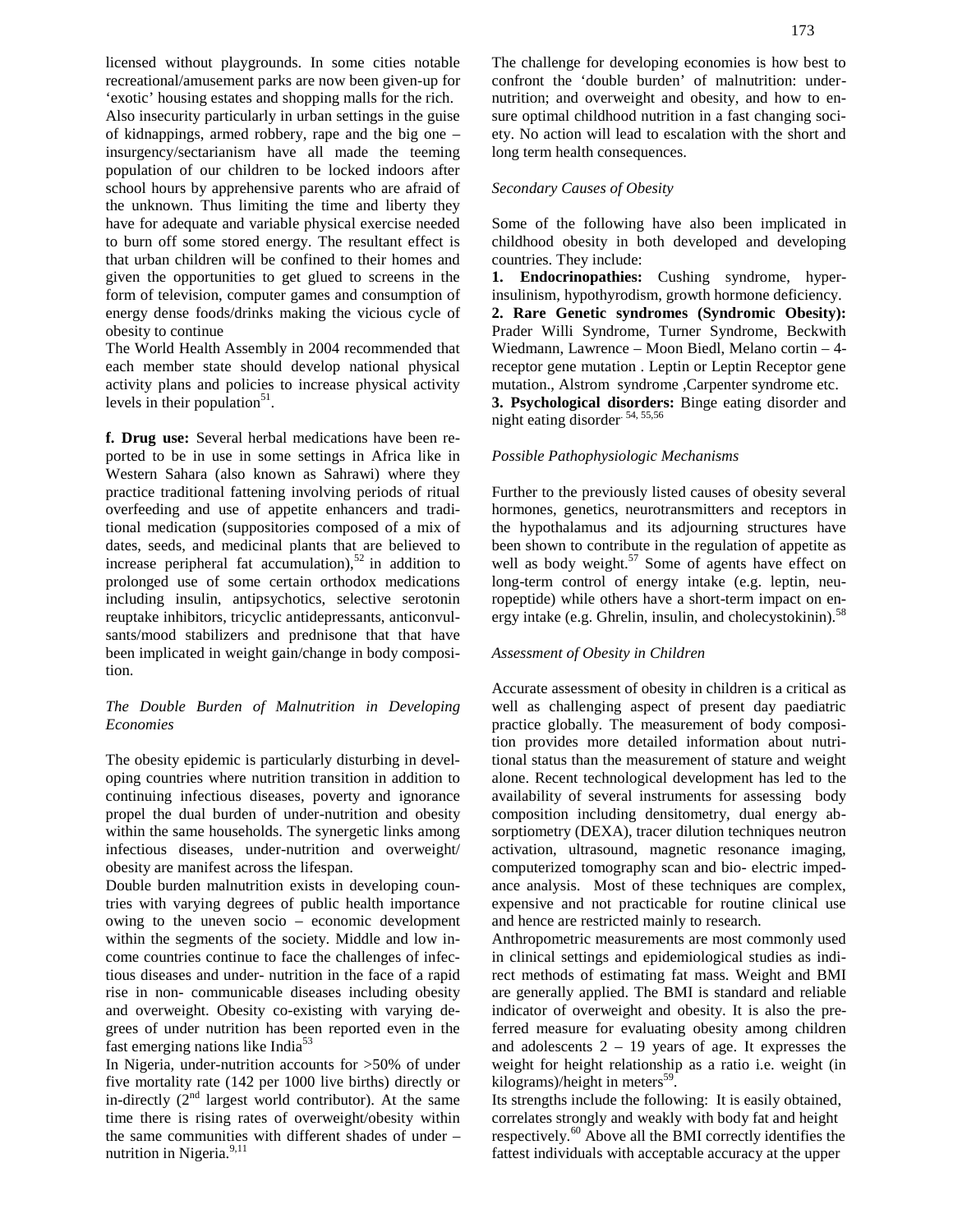end of the distribution (e.g.  $85<sup>th</sup>$  or  $95<sup>th</sup>$  percentile for age and gender). Using BMI, obesity is defined as BMI that is  $95<sup>th</sup>$  percentile using either the United States Centers for Disease Control and Prevention (CDC) or the World Health Organization growth charts.

However for children 2years of age the weight for recumbent length percentile from the year 2000 CDC or WHO growth charts should be regarded as appropriate for evaluating weight relative to linear length. But generally the term obesity is avoided in these age group rather weight for length percentiles  $95<sup>th</sup>$  identifies rather weight for length percentiles these as overweight. $61$ 

The WHO standard growth charts are generally preferred in infants aged  $0 - 24$  months due to the fact that they establish growth of the breastfed infant as the norm for growth, provides better description of physiological growth in infancy and the standards are based on a high quality designed explicitly for growth charts<sup>62</sup>.

For screening purposes especially field work the International Obesity Task Force (IOTF) charts could be applied. It is not meant for routine clinical use. It is important to note that as a quick screening tool the IOTF chart has got comparable sensitivities and specificities as the regular BMI charts.

For research purposes the age specific z- scores or standard deviation (SD) scores are generally used for extreme values of anthropometric measures. A BMI online calculator is available: http;//www.kidsnutrition.org/ bodycomp/bmiz2.html.<sup>59</sup> The WHO – Anthro - and anthro –Plus internet calculator are also in use online.

Other useful anthropometric tools in the assessment of overweight and obesity in children is skin fold thickness and waist circumference measurements.

Other general components of nutritional assessment in the evaluation of obesity include the medical history, dietary and physical activity assessment.

The challenge for most countries in sub- Saharan Africa is the lack of adequate local clinical tools and representative data to assess the burden of obesity in our environment. Most of the tools we have for practice are either from the Centers for Disease Control, United States or the WHO charts which may have some variations with regards to our local population and may either under – or over-estimate the risk of childhood obesity in our setting.

### *Challenges of Obesity in a Developing Economy*

Obesity is a public health and policy problem because of its prevalence, costs and health effects.<sup>63,64</sup>The health implications of obesity are multi - systemic and legion. However most of them may not be prevalent in the

paediatric age groups but if childhood obesity is not adequately controlled, these children will eventually become obese adults and ultimately develop chronic complications with their attendant costs.

It is not certain whether there are differences in- terms of the frequencies of these medical complications between obese children in developing economies and those living in developed countries. Hopefully with the up coming of quality systematic reviews and meta- analytic studies on the burden of obesity in our setting answers to these very important operational research questions may become obvious over time.

However, what is certain is that most developing countries particularly in Africa have weak health systems that are unable to cope with the double burden of infectious diseases and chronic diseases. In most Africa settings there no national chronic disease policy to deal with this burden of chronic diseases adequately, many have just got a national health policy. Most of the countries in developing countries have been shown to have high rates of disabilities and death rates due to chronic diseases such as diabetes, hypertension and stroke mainly in the last two decades straining the health systems and these have been attributed to changing behavioural practices (e.g. sedentary lifestyles and diets high in saturated fats, salt and sugar).

Experts have recommended a three – prong approach to dealing with the burden:

(a). Epidemiological surveillance;

(b). Primary prevention (preventing disease in healthy populations); and

(c). Secondary prevention (preventing complications and improving quality of life in affected communities)<sup>65</sup>. These efforts should be made to control and begin to reverse the rising trend of childhood obesity. These medical complications include:

**(a). Endocrine/Reproduction System:** Insulin resistance (type II diabetes mellitus, metabolic syndrome), menstrual disorders, polycystic ovarian syndrome etc;

**(b). Digestive system:** Non-alcoholic fatty liver diseases (NASH), cholelithiasis, gastro-esophageal reflux disease (GERD).

**(c). Respiratory system:** Obstructive sleep apnoea (OBSA), obesity hypoventilation syndrome, asthma. It is important to note that asthma severity, however, does not seem to be altered by obesity, leaving open the possibility that weight – related but not non-asthmatic airflow limitations are being misdiagnosed as asthma in some obese children.

**(d). Central nervous system:** Idiopathic intracranial hypertension.

**(e). Psychosocial:** Distorted peer relationships, poor self esteem, anxiety, depression.

**(f). Musculoskeletal system:** slipped capital femoral epiphysis, tibia vara (Blount's disease), spinal complications and acute fractures.

**(g). Integumentary system:** Furanculosis intertrigo

**(h). Urology/Renals:** Sub- nephritic proteinuria, glomerulomegaly, microalbuminuria – chronic kidney disease. Focal segmental glomerulosclerosis is the ultimate finding in morbid obesity.

**(i). Nutritional Deficiencies:** lower levels of vitamin D and iron deficiency.<sup>54,55,66,67</sup>

**(j). Malignancies:** The association between obesity and cancer remains uncertain compared to that for diabetes and cardiovascular disease. This may partly be due to the fact that cancer is not a single disease but a collection of individual diseases. In 2007 the World Cancer Research Fund and the American Institute for Cancer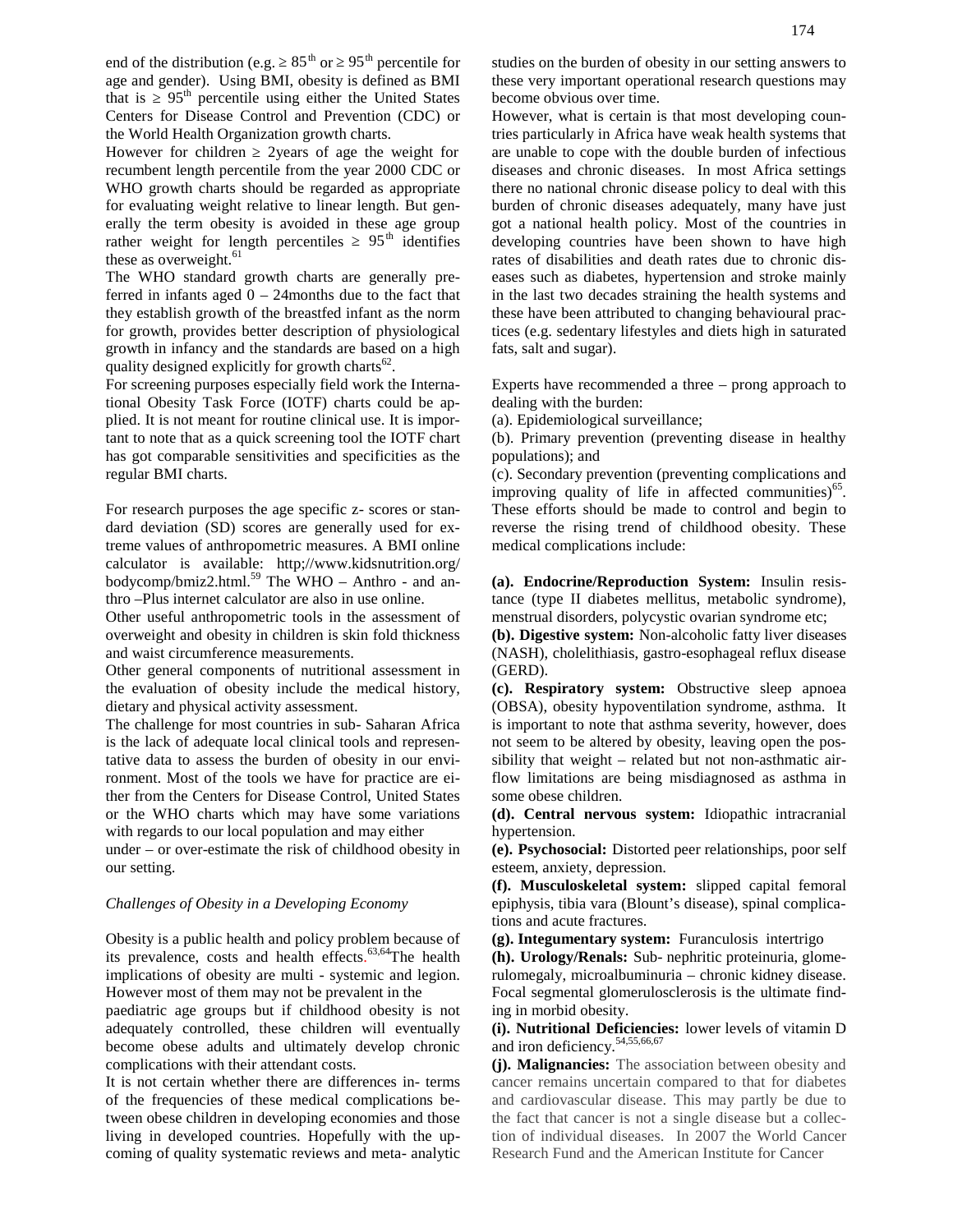Research expert panel reported that there was adequate evidence supporting a link between obesity and cancers of the esophagus, pancreas, colon and rectum, breast, endometrium, and kidney, and a probable association between obesity and gallbladder cancer. Though these are all diseases arising in obese adults, efforts should be made to control/ prevent childhood obesity from spilling over to adulthood $\overline{68}$ .

**(k). Social Stigmatization:** This is of major concern in older children and adolescents. Obesity can lead to social stigmatization and disadvantages in employment and marriage and association with poor personal hygiene. Some adolescents have been reported to have inflicted serious injuries to themselves and in some extreme cases committed suicide as a result of being bullied for one reason or the other<sup>69</sup>.

## *Direct and Indirect Costs of Obesity*

The health and social consequences of obesity have over - shadowed the economic cost to society and to the individual. The costs implications of obesity on health and well-being are beginning to raise global as well as political awareness that individuals, communities, nations, and international organizations like World Health Organization must take urgent measures to stem its rising tide. These challenges include both direct medical as well as indirect costs.

#### *Direct costs*

Costs arising from outpatient and inpatient health care services (including surgery), laboratory and radiological tests, physiotherapy, drug therapy, etc. Managing obesity and its related conditions cost billions of dollars each year. One United States estimate, projected that \$190 billion was spent on obesity-related health care expenses in 2005—double previous estimates. For developing countries without health insurance policies for majority of the population including children. Caregivers when they present with their children usually 'pay out of pocket'. Also in most cases there are no available national data on economic costs of obesity complications treatments. $^{68, 70}$ 

**Health related quality of life:** Studies of the effect of obesity on specific health outcomes such as diabetes or depression provide just a tip of the ice- berg on the spectrum of impact of obesity on health and well-being. According to the World Health Organization, health is not just the absence of disease or infirmity but a state of holistic well being. Hence this health-related quality of life (HRQoL) integrates the effect of obesity physical, psychological, and social functioning and obesity has been reported to impact on them either directly or indirectly.

**School absenteeism:** Owing to prolonged period of ill – health in some obese children arising from complications of obesity like slipped capital femoral epiphysis some school days could be lost with its attendant impact on academic performance.

**Poor academic performance:** Days lost due to ill health/hospitalization, poor self esteem arising from stigmatization by peers and the belief that obese children are generally lazy all could impact on the overall academic performance of obese children.

## *Indirect costs*

Are "resources forgone as a result of a health condition," and they include:

**Value of lost work:** strictly involve days missed from work meaning its costs to both employees (in lost emoluments) and employers (in work not done or completed). Obese employees miss more days from work due to short-term absences, long-term disability, working at less than full capacity (termed *presenteeism*) compared to their counterparts. However, these may indirectly apply to children when they are sick and probably hospitalized and their parents/caregivers may apply for excuse duty to take care of them.

Other aspects of indirect costs of obesity like life insurance premiums and lower wages may not directly apply to children since by law they are not licensed to work.<sup>7</sup> Prevention has been shown to be cost effective compared to treatment, both in terms of economic and individual costs. Hence health care providers and policy makers should educate the public adequately on the importance of obesity and its prevention, and develop effective policies and programmes to prevent obesity.

## *Prevention of obesity in children* **Pregnancy**

In a cross sectional study of 232 preschoolers in Brazil, mother's obesity  $[OR = 3.12 (95\% \text{ CI}, 1.41-6.91), P =$ 0.01], weight gain of more than 0.85kg/month in the first four months of life  $[OR = 2.16(95\% \text{ CI } 1.01-4.64)]$ ,  $P = 0.04$ ] and lower per capita income [OR = 0.32 (95%) CI 0.13-0.79),  $p = 0.01$  remained significant predictors of obesity after multivariate adjustments.<sup>71</sup>It is therefore imperative that obesity prevention in children should start during conception. There is need to normalize body mass index of potential mothers before pregnancy. During pregnancy, adequate maternal nutrition including micronutrient supplementations need to be ensured. Pregnant mothers should avoid smoking and other preventable risk factor for small for gestational (SGA) addressed. Studies have linked low birth weight babies with risk of obesity later in life as a result of biological programming. Moderate exercise as tolerated should be maintained. In gestational DM, provide meticulous glucose control.

#### *Post-partum*

Breastfeeding is associated with reduced incidence of obesity in childhood and later in life. In a systematic review of nine studies with more than 69,000 participants, Arenz  $e$ t al<sup>22</sup> showed that breastfeeding significantly reduced the risk of childhood obesity [AOR 0.78, 95% CI (0.71, 0.85)]. The authors also reported a dose dependent effect of breast-feeding duration on the prevalence of obesity in four studies<sup>22</sup>. Sadly the reported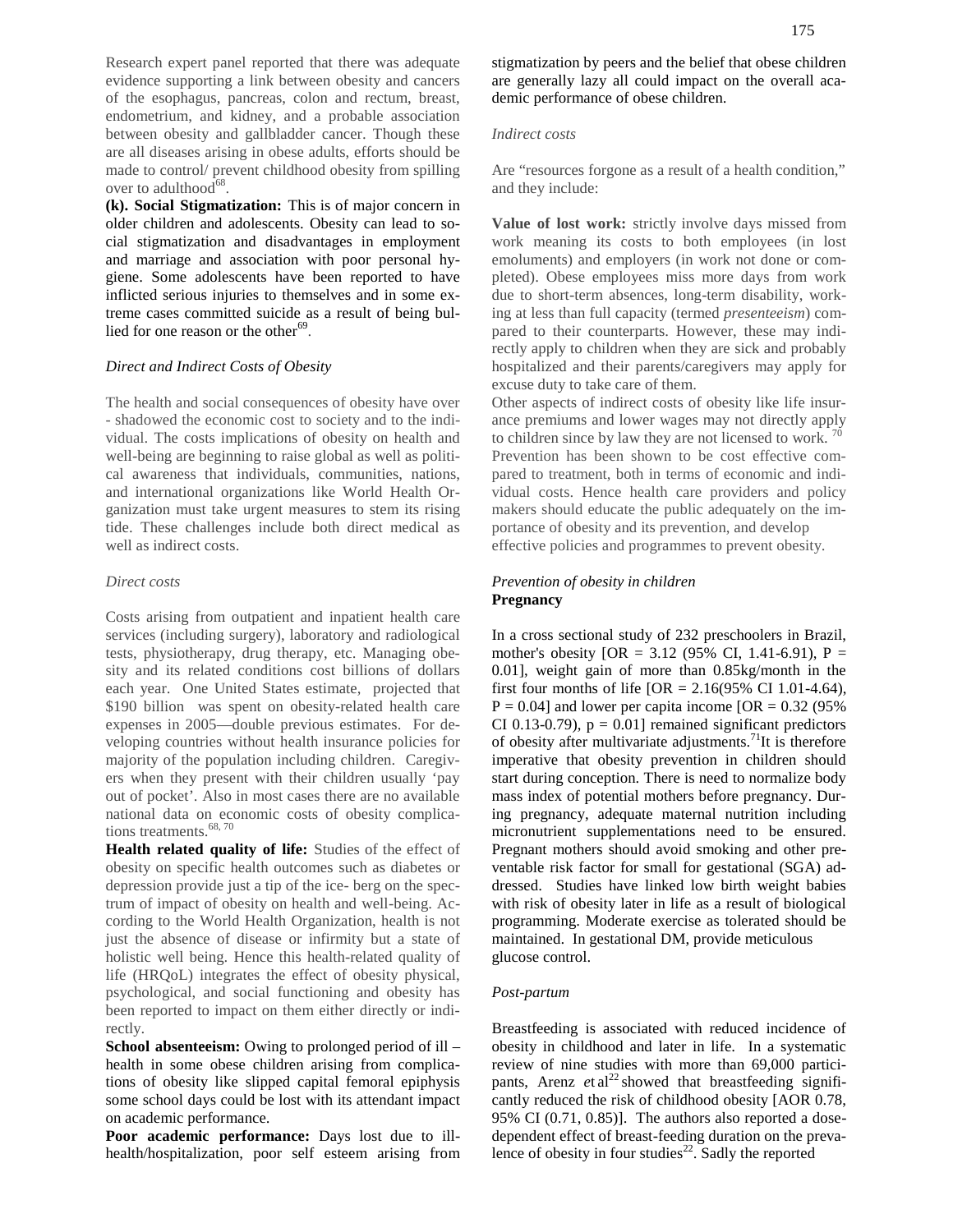average exclusive breastfeeding rate in infants < 6 months of age in Nigeria is 16.4% (95%CI: 12.6%- 21.1%) and even lower (7.1%) in their 5th month.<br><sup>72</sup>Strategies that promote, protect and support breastfeeding are therefore, critical in reducing the obesity incidence around the world.

## *Infancy*

Beyond the immediate post-partum period, economic pressures on families put undue pressures on working mothers and fathers. This has resulted in improper use of breast milk substitutes and complementary feeds. The higher protein content of infant formula causes rapid weight increase in the first of year of life with attendant obesity risk<sup>73</sup>. It is therefore, imperative that nutrition education on adequate, appropriate and safe complementary feeds be provided for mothers and potential mothers. The nutrition education should include merits and demerits of home-made versus commercial complementary feeds, need for micronutrients supplementation and fortifications; and importance of age-specificity and enough flexibility.

#### *Family*

The growing child should be exposed to a wide variety of foods while limiting sweetened beverages to the barest minimum. It is advised that families eat meals together in a fixed place and time. Meals especially breakfast should not be skipped. Regular vegetables and fruits should be served at meals. Portion control such as use of small plates may be required for some children. Judicious use of technologies to do work at homes is recommended. Children should be allowed to wash their clothes and dishes instead of using machines.

#### *Physical activities*

The WHO states that 60% of the world's population does not obtain the level of physical activity recommended for health benefits with rates varying from 17 to 91% in developing countries<sup>74</sup>. It is postulated that physical activity protects individual from development obesity by increasing energy expenditure and resting metabolic rate and leading to favourable fuel utilization<sup>75</sup>. The American Academy of Pediatrics recommends avoiding television and computers in children younger than 2 years<sup>76</sup>. Children 2–18 years of should have less than 2 hours/day of "screen time" (television, video games, computer), and televisions should be removed from children's bedrooms.

## *Schools*

In the school environment, minimum standards for physical education, including 30–45 min of strenuous exercise 2–3 times weekly should be mandated.

Balanced school meals need to be provided as part of school health program. Discourage junk foods, sugary beverages in the children's lunch pack and encourage addition of fruits. Fast-food joints should not be located close to schools.

#### *Community*

The cultural perceptions and norms that views excessive weight gain in children as a sign of adequate nutrition should be discouraged.

## *Government and regulatory agencies*

They need to provide financial incentives to industry to develop more healthful products and to educate the consumer on product content. Appropriate laws and regulations that will influence advertising and distribution of non-healthy foods need to be enacted. There should be outright ban of advertising of fast foods directed at preschool children while restricting advertising to school aged children. Other measures include taxation and pricing to promote or limit consumption of foods. Government can also assist in changing built environment (building parks, walk ways) and in urban planning.

## *Health care setting*

It is important that weights and heights of children are routinely monitored. The body mass index (BMI) Calculated and plotted 6 monthly or at least yearly. The health care providers should discuss the benefits of increased physical activity and decreased sedentary activity with caregivers; as well as encourage them to promote healthy eating habits at family levels.

#### *International collaboration*

Like tobacco addiction, obesity does not observe national boundaries and is deeply connected to issues of globalization. It will be necessary to engage policymakers and regulators at the international level, asking questions related to governance as well as those related to public health infrastructure, inequality and inequity<sup>77</sup>.

## *Treatment principles*

Therapies often combine diet, exercise, behavior modification, medications, and rarely, surgery. Medical management of obesity in children include dietary (portion control), increase physical activity, pharmacotherapy. Evaluation of the overweight/obese child requires compassion. The dietary practices, family structure, and habits need to be explored. Any underlying secondary cause (genetic or hormonal) should be excluded. Most successful approach requires substantial lifestyle changes that include increased physical activity and altered eating habits. Initial goal should be weight maintenance rather than reduction. Weight loss should be attempted only in skeletally matured children or in those with serious complications at weight loss goal of 0.5 kg or less per week. Once a 10% reduction in weight is achieved, the weight should be maintained for 6 months before further weight loss is attempted. Medications such as Orlistat (an intestinal lipase inhibitor), has been effective in adolescents older than 12 years of age. Octreotide has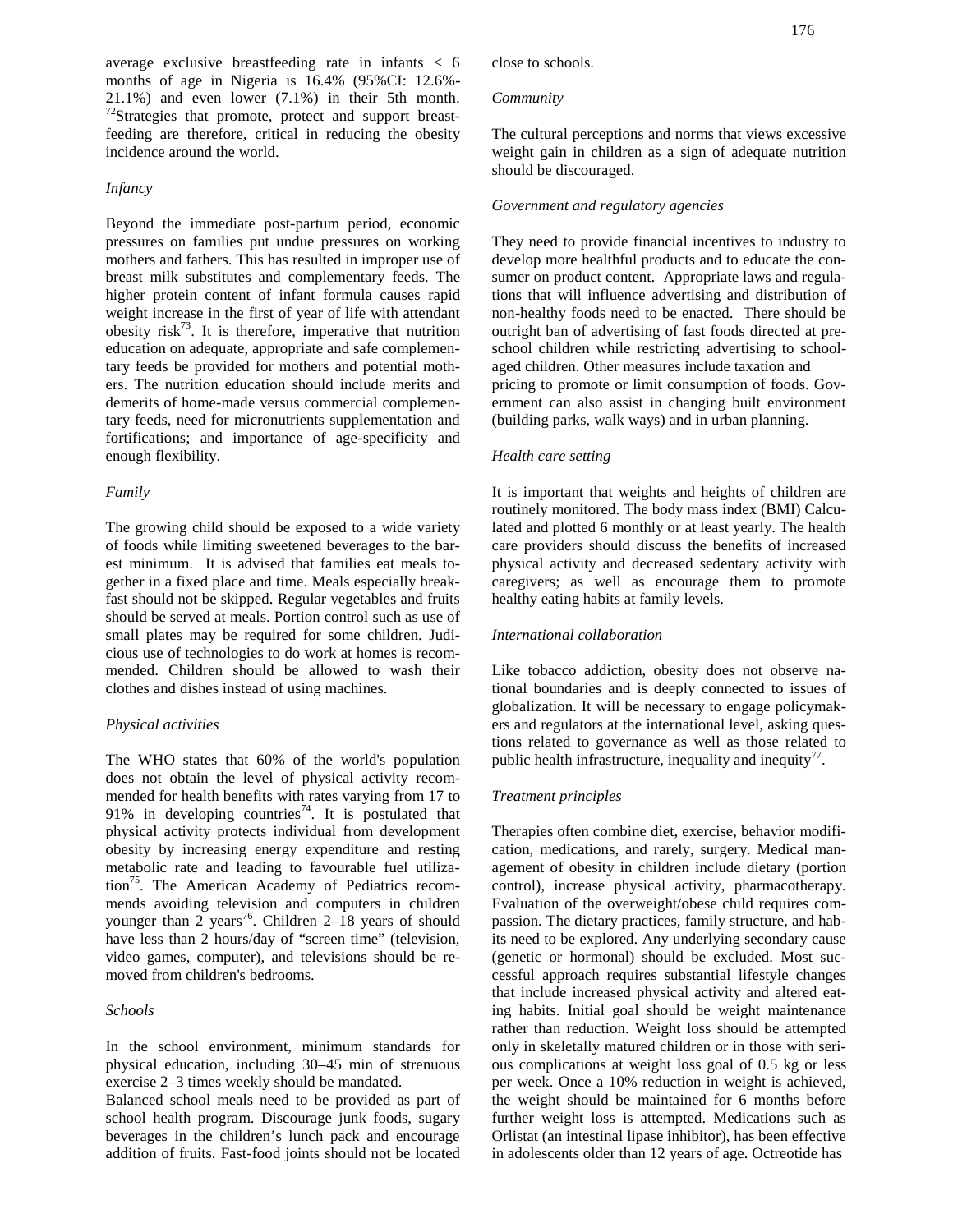shown promise for weight control in children with hypothalamic obesity<sup>78</sup>. Dietary supplements are of questionable efficacy. One of the goals of treatment will be to evaluate for the presence of complications and manage accordingly: Hypertension, DM, PCO syndrome.

Surgery is indicated if unsuccessful with prior organized weight loss attempts or BMI of 40 or > with some obesity related health problems or BMI 35 with type 2 diabetes mellitus, obstructive sleep apnoea, OSA, pseudo- tumor or NASH<sup>79</sup>.

#### **References**

- 1. World Health Organization Obesity and overweight Fact Sheet N°311, Updated August, 2014. Available from: http://www. who.int/mediacentre/factsheets/ fs $311$ /en. Accessed:  $1<sup>st</sup>$  October, 2014.
- 2. Obesity. Available from: http:// www.en.m.wikipedia.org/wiki/ obesity. Accessed: 1st October. 2014.
- 3. Hasam DW, James WP. Obesity. *Lancet 2005;366:1197 – 1209.*
- 4. Bloomgarden Z. Prevention of obesity and diabetes. *Diabetes Care 2003;1: 3172 – 3178.*
- 5. Global strategy on diet, physical activity and health: Childhood overweight and obesity. Available from:http://www.who.int/diet/ physicalactivity/childhood/en. Accessed: 1st October, 2014.
- 6. Dehghan M, Akhtar Danesh N, Merchant AT. Nutrition Journal 2005;4:24. Available from:http:// www.nutritionj.com content/4/1/24. Accessed: 1st May, 2013.
- 7. De Onis M, Blossner M, Borghi E. Global Prevalence and trends of overweight and obesity among preschool children, *Am J Clin Nutr 2010; 92:1257- 1264*.
- 8. Child obesity: Too many kids are too heavy, too young. Available from: http://www.hsph.harvard. edu/obesity - prevention-source/ obesity- trends-in-children. Accessed: 1<sup>st</sup> October, 2014.
- 9. Opara DC, Ikpeme EE, Ekanem US. Prevalence of stunting, underweight and obesity in school aged children in Uyo, Nigeria. Pakistan *Journal of Nutrition 2010;9 (5): 459 – 466.*
- 10. Yusuf SM, Mijinyawa MS, Musa BM, Gezawa ID, Uloko AE. Overweight and obesity in Kano, Nigeria. *J Metabolic Synd 2013; 2:126. Doi: 10.4172/2167- 0943.1000126.*
- 11. Musa DI, Toriola AL, Monyeki MA, Lawal B. Prevalence of childhood and adolescent overweight and obesity in Benue State, Nigeria. *Tropical Medicine and International Health 2012; 17: 1369 - 1375.*
- 12. Akodu SO, Diaku- Akinwumi IN, Njokanma OF. Obesity – Does it occur in Nigerian children with sickle cell anemia. *Pediatric Hematology Oncology 2012;29:358 – 364.*
- 13. Dong C, Wang S, Price RA. Interacting genetic loci on chromosomes 20 and 10 influence extreme human obesity. *Am J Hum Genet 2003;72: 115 – 124.*
- 14. Scott A, Ejikeme CS, Clottey EN, Thomas JG. Obesity in sub- Saharan Africa: development of an ecological theoretical framework. Health Promotion International Advance Access 2012; 1 – 13. Doi: 10.1093/heapro/das038.
- 15. Caballero B. A nutrition paradox: underweight and obesity in developing countries. *N Engl J Med 2005;352: 1533- 1544.*
- 16. Centers for Diseace Control and Pevention. CDC Features: Obesity and Genetics, 2010. Available from: http//.www.cdc.gov/ Features/Obesity. Accessed 31th October 2010.
- 17. Wang K, Li W, Zhang CK, Zuoheng W, Glessner JT, Grant SFA, Zhao H, Hakonarson H, Price RA. A genome – wide association study on obesity and obesity – related traits. *PLoS ONE 2012;7: 10.1371.*
- 18. Ravussin E, Valencia ME, Esparza J, Benneth PH, Schulz LO. Effects of traditional lifestyles on obesity in Pima Indians, *Diabetes care 1994:17: 1067 – 1074*.
- 19. Oken O, Gillman MW. Fetal origins of obesity. *Obesity Research 2003; 11: 496- 506.*

## **Conclusion**

Preventive programmes have been shown to reduce the burden of obesity in developed countries. Dearth of data on burden of obesity and its associated complications in children and adolescents still a challenge in most developing economies. Efforts should be made to prevent childhood obesity using multi- pronged approach at population level through targeted education, sustainable interventions related to healthy nutritional practices as well as physical activity promotion.

## **Conflict of interests:** None **Funding:** None

- 20. Zang S, Rattanatray L, Janna L, Morrison JL, Nicholas LM, Lei L, Mcmillen C. Maternal obesity and the early origins of childhood obesity: weighing up the benefits and costs of maternal weight loss in the periconceptional period for the offspring. *Experimental Diabetes Research 2011, Article ID 585749,10pages.*
- 21. Von Kries R, Toschke AM, Koletzko B Sikker W Jr. Maternal smoking during pregnancy and childhood obesity. *Am J Epidemiol 2002;156:954-961.*
- 22. Arenz S, ruckerl R, Koletzko B, von KR. Breast feeding and childhood obesity: a systematic review. *Int J obes Relat Metab Disorder 2004;28:1247 – 1256.*
- 23. Owen CG, Martin RM, Whincup PH, Smith GD, Cook DG. Effect of infant feeding on the risk of obesity across the life course: a quantitative review of published evidence. *Pediatics 2005; 115:1367 -1377.*
- 24. Harder T, Bergmann A. Duration of breastfeeding and risk of overweight: a meta- analysis. *Am J Epidmiol 2005;162:397 -403.*
- 25. Kuo AA, Ineklas M, […], Halfan N. Introduction of solid food to young infants. *Maternal Child Health J. 2011;15:1185-1184.*
- 26. Norris JM, Barriga K, Klingensmith G, Hoffman M, Eisenbarth GS, Erlich HA, Rewers M. Timing of initial cereal exposure in infancy and risk of islet autoimmunity. *J Americ Med Associ 2003;290:1713- 1720.*
- 27. Huh SY, Rifas –Shiman SL, Gillman NW. Timing of solid food introduction and risk of obesity in preschool – aged children. *Pediatrics 2011; 127: e544- e551.*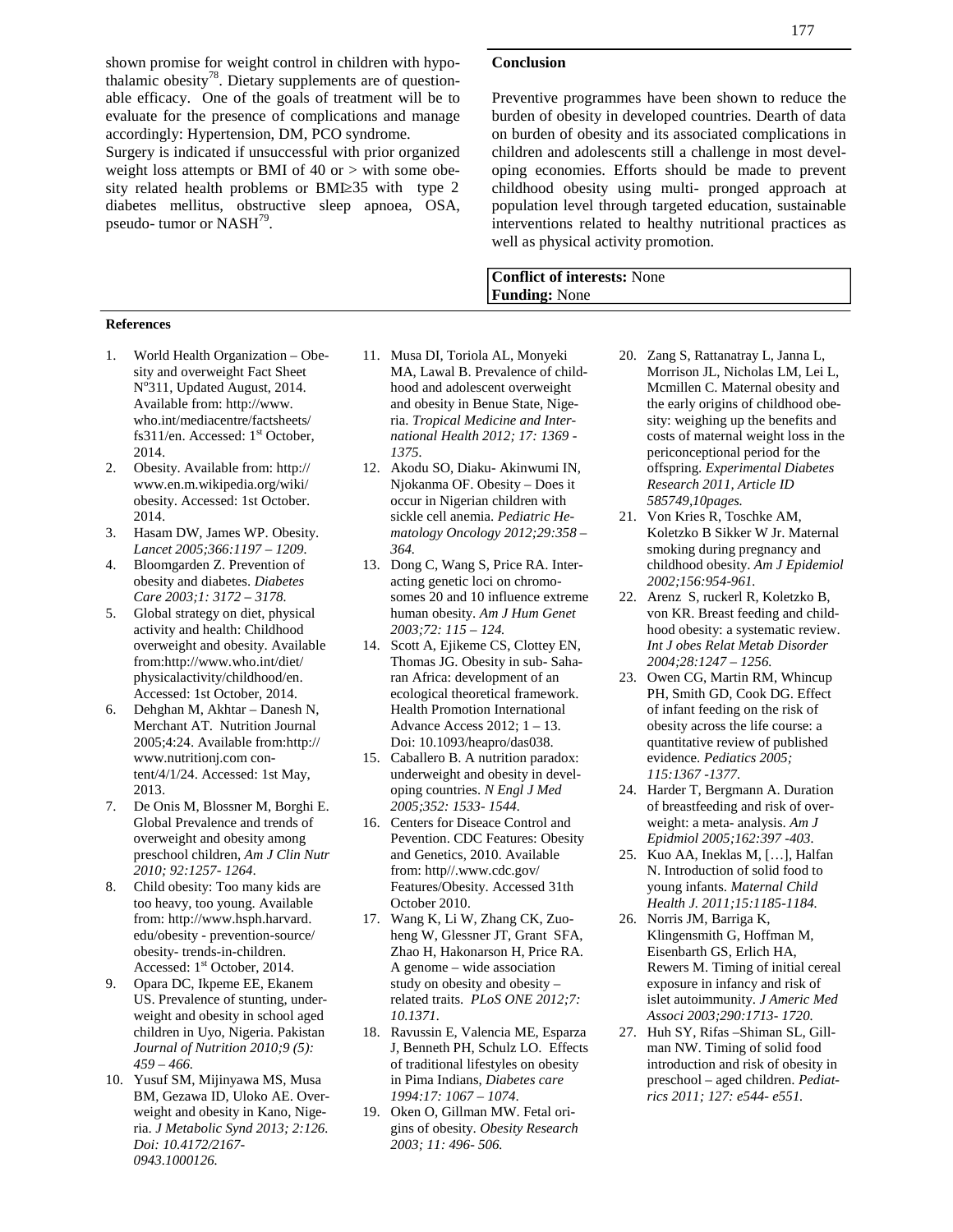- 28. Finkelstein JW, Anders TF, Sacher EJ, Roffwarg HP, Hellman LD. Behavioral state, sleep stage and growth hormone levels in human infants. *J Clin Endocrinol Metab 1971, 32: 368 -371.*
- 29. Lampl M, Johnson MC. Infant growth in length follows prolonged sleep and increased naps. *Sleep 2011;34: 641- 650.*
- 30. Herbst CM, Tekin E. Child care subsidies and childhood obesity. Discussion paper No. 4255, June 2009. Available from: http://www. ftp.iza.org/dp4255.pdf. Accessed: 30th June, 2013.
- 31. Denninson BA, Russo TJ, Burdick PA, Johnkins PL. An intervention to reduce television viewing by preschool children. *Arch Pediatr Adolesc Med 2004; 158:170 -176.*
- 32. Zimmerman FJ, Bell JF. Association of television content type and obesity in children. *Am J Public Health 2010; 100:334 – 340.*
- 33. Spiegel K, Tasali F, Leprodult R, Cauter E. Effects of poor and short sleep on glucose metabolism and obesity risk. *Nat Rev Endocrinol 2009;5:253- 261.*
- 34. Chaput J, Lambert M, Gray Donald K, McGrath JJ, Tremblay MS, O'Loughlin J, Trmblay A. Short sleep duration is independently associated with overweight and obesity in Quebec children. *Can J Public Health 2011;102:369-374.*
- 35. Malik VS, Schulze MB, Hu FB. Intake of sugar – sweetened beverages and weight gain: a systematic review. *Am J Clin Nutr 2006; 84:274 –288.*
- 36. Ludwig DS, Peterson KE, Gortmaker SL. Relation between consumption of sugar – sweetened drinks and childhood obesity: a prospective, observational analysis. *Lancet 2001; 357: 505- 508.*
- 37. Jurgens H, Hass W, Castaneda TR, et al. Consuming fructose – sweetened beverages increases body adiposity in mice. *Obes Res 2005; 13: 1146:1156.*
- 38. Havel PJ, Dietary fructose: implications for dysregulation of energy homeostasis and lipid/ carbohydrate metabolism. *Nutr Rev 2005; 63: 133- 157.*
- 39. Havel PJ. Control of energy homeostasis and insulin action by adipocyte hormones: leptin, acylation stimulating protein, and adiponectin. *Curr Opin Lipidol 2002; 13:51- 59.*
- 40. Consider ethnic, cultural influences on childhood obesity. Available from: http://www.healio.com/ endocrinology/pediatric endocrinology/news/print/ Accessed:  $4^{\overline{th}}$  December, 2014.
- 41. Caprio S, Daniels SR, Drewnowski A, Kaufman FR, Palinaks LA, Rosenbloom AL, Schwimmer JB. Influence of race, ethnicity, and culture on childhood obesity: implications for prevention and treatment. Diabetes Care 2008.
- 42. Dinsa GD, Goryakin Y, Suhrcke M. Obesity and socio- economic status in developing countries: a systematic review. *Obes Res 2012; 13: 1067 -1079.*
- 43. Wang Y, Beydoun MA. The obesity epidemic in the United States- Gender, age, socioeconomic, racial/ethnic, and geographic characteristics: A systematic review and meta – analysis. *Epidemiol Rev 2007; 29:6-28.*
- 44. Chukwuonye II, Chuku A, […], Ogah OS. Socioeconomic status and obesity in Abia State, South East Nigeria. *Diabetes Metab Syndr Obes 2013; 6:371- 378.*
- 45. Rahman S, Islam MT, Alam DS. Obesity and overweight in Bangladesh children and adolescents: a scoping review. BMC Public health 2014; 14:70. Available from: http://www.biomedcentral. com/1471-2458/14/70.
- 46. Azambuja APO, Netto Oliveira ER, de Oliveira AAB, dos Anjos Azambuja M, Rinaldi W. Prevalence of overweight/obesity and economical status of school children. *Rev Paul Pediatr 2013; 31: 166 -171*.
- 47. McMichael AJ. The urban environment and health in a world of increasing globalization: issues for developing countries. *Bull Wrld Hlth Organ 2000; 78: 1117 -1126.*
- 48. Drewnowski A, Popkin B. The nutrition transition: new trends in the global diet. *Nutrition Revolution 1997;55:31- 43*.
- 49. Global recommendation on physical activity for health. Available from: http://www. Whqlibdoc. who.int/publications/ 2010/97892 41599979\_eng.pdf. Accessed: 2nd October, 2014.
- 50. Resolution WHA57.17. Global strategy on diet, physical activity and health. In: Fifty – seventh World Health Assembly, Geneva, 17 – 22 May 2004. Resolutions and decisions, annexes. Geneva, World Health Organization, 2004.
- 51. Double burden of obesity and malnutrition in Western Sahara refugees. Available from: http:// www.ennonline.net/pages/ pdf/4340. Accessed: 1st October, 2014.
- 52. The double burden of malnutrition in India. Available from: http:// www.ftp.fao/docrep/fao/009/ ao442e/a0442r01.pdf. Accessed: 30th August, 2014.
- 53. Nirmala A, Reddy RM, Reddy PP. Genetics of human obesity: an overview. *Int. J Human Genet 2008;8: 217 – 226.*
- 54. Skelton JA, Rudolph CD. Overweight and obesity. In:Kliegman RM, Jenson HB, Behrman RE, Stanton BF (eds) Nelson textbook of pediatrics 18th ed. *Philadelphia (USA), Saunders Elsevier, 2007: 232 – 242.*
- 55. Eluhu M, Abed Y, Rahmat A, Ranneh Y, Ali F. Epidemiology of obesity in developing countries: challenges and prevention. Global Epidemic Obes 2014;2:2. Available from: http://www. dx.doi.org/10.7243/ 2052- 5966-2- 2. Accessed: 3rd October, 2014.
- 56. Ganong WF. Central regulation of visceral function. In: Review of medical physiology, McGraw – Hill Publication, New York, 2000.
- 57. Srivastava N, Lakhan R, Mittal B. Pathophysiology and genetics of obesity. *Indian J Experimental Biol 2007;45:929 -936.*
- 58. Krebs NF, Hims JH, Jacobson D, Nicklas TA, Guilday P, Styne D. Assessment of child and adolescent overweight and obesity. Pediatrics 2007; 120: S193. (DOI: 10.1542/ peds.2007-232D). Available from: http://www.pediatrics. aappublications.org/content/120/supplement- \_4/s193.full.html. Accessed: 5th October, 2014.
- 59. Krebs NF, Jacobson MS. American Academy of Pediatrics. Prevention of pediatric overweight and obesity. *Pediatrics 2003;112: 424- 430.*
- 60. Kuczmarski RJ, Ogden CL, Grum mer – strawn LM, et al. CDC Growth charts: United States. *Adv Data 2000; 314: 1-27.*
- 61. World Health organization growth standards are recommended for use in the United States for infants and children 0 to 2years of age. Available from: http://www. cdc.gov/ growthcharts/who\_charts.htm. Accessed:  $5<sup>th</sup>$  October, 2014.
- 62. Thompson DL. The costs of obesity: what occupational health nurses need to know American Association of Occupational Health Nurses *AAOHN Journal 2007; 55: 265- 270.*